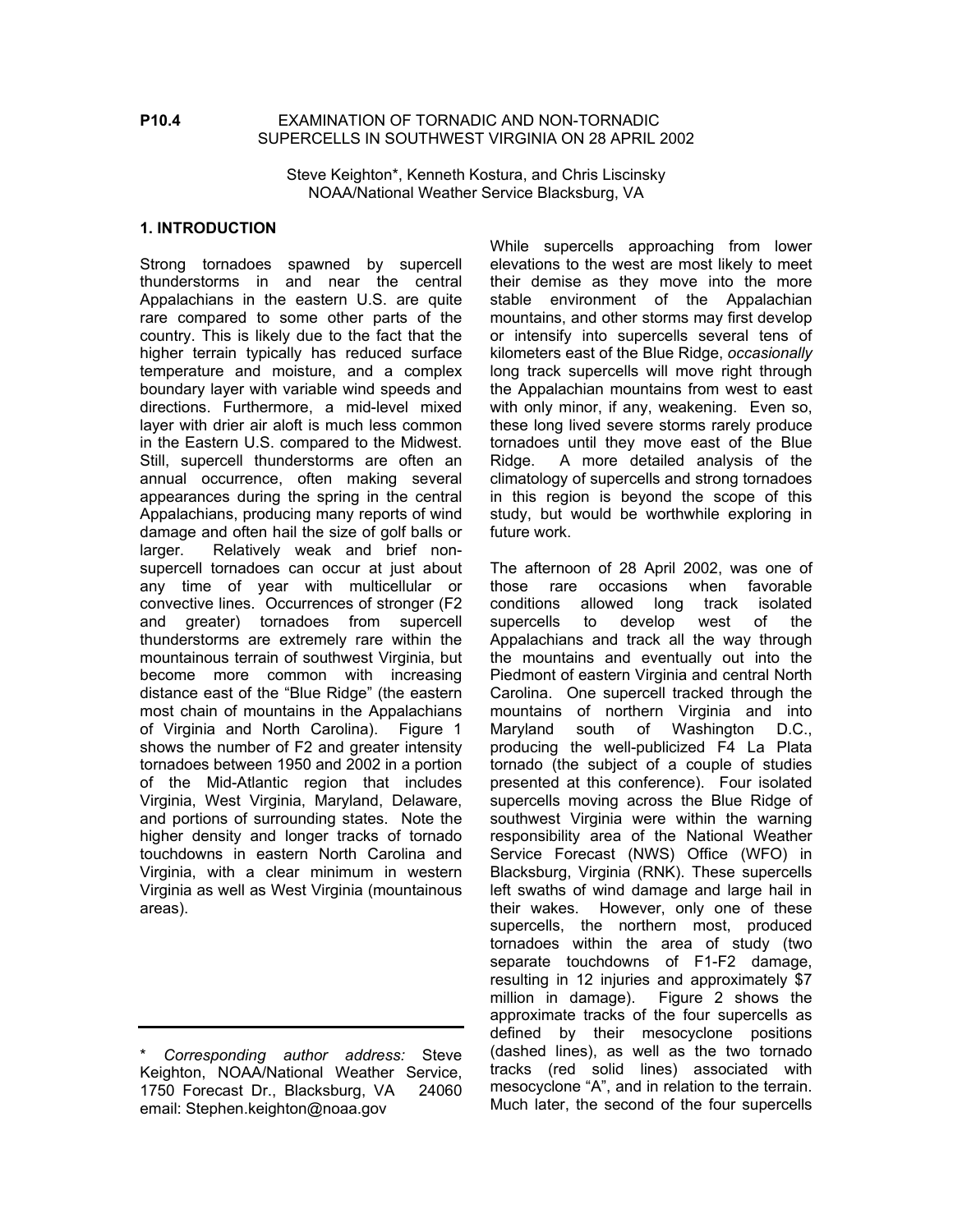

Figure 1. Tracks of strong to violent (F2 and greater) tornadoes across Virginia and surrounding areas between 1950 and 2002. The Blue Ridge is depicted by the dotted green line. Tornado data and the plotting application for Figure 1 are courtesy of the Storm Prediction Center (SPC) in Norman, Oklahoma.

(labeled "B" in Fig. 2) did produce a weak tornado in southeastern Virginia, but this was well outside the RNK WFO area of responsibility and the effective range from the Floyd County WSR-88D radar (labeled KFCX in Fig. 2), which roughly defined the area of this study.

It will be shown that differences in mesocyclone and radar reflectivity structures between the four storms were rather subtle. The depth of the tornadic supercell (as observed in satellite and radar data), and some observed *trends* in mesocyclone characteristics, may have slightly favored this northern-most storm for tornadic threat. Furthermore, objective mesoscale analyses of the environment (from the 40km Rapid Update Cycle [RUC] model) and close examination of surface observations is reviewed and

suggests there were some subtle differences in several parameters previously shown to be correlated with tornadic environments including: lifted condensation level, stormrelative helicity, energy-helicity index, the vorticity generation parameter, and others (Rasmussen and Blanchard 1998). In addition, cloud-to-ground lightning behavior associated with these supercells showed similar trends to previously documented tornadic supercells (MacGorman 1993), but did not help to differentiate between the tornadic and nontornadic storms in this case.

This study illustrates the difficulties in making operational tornado warning decisions when there are many complex factors associated with tornadogenesis to consider. Careful scrutiny of subtle differences in storm structures and trends, as well as small scale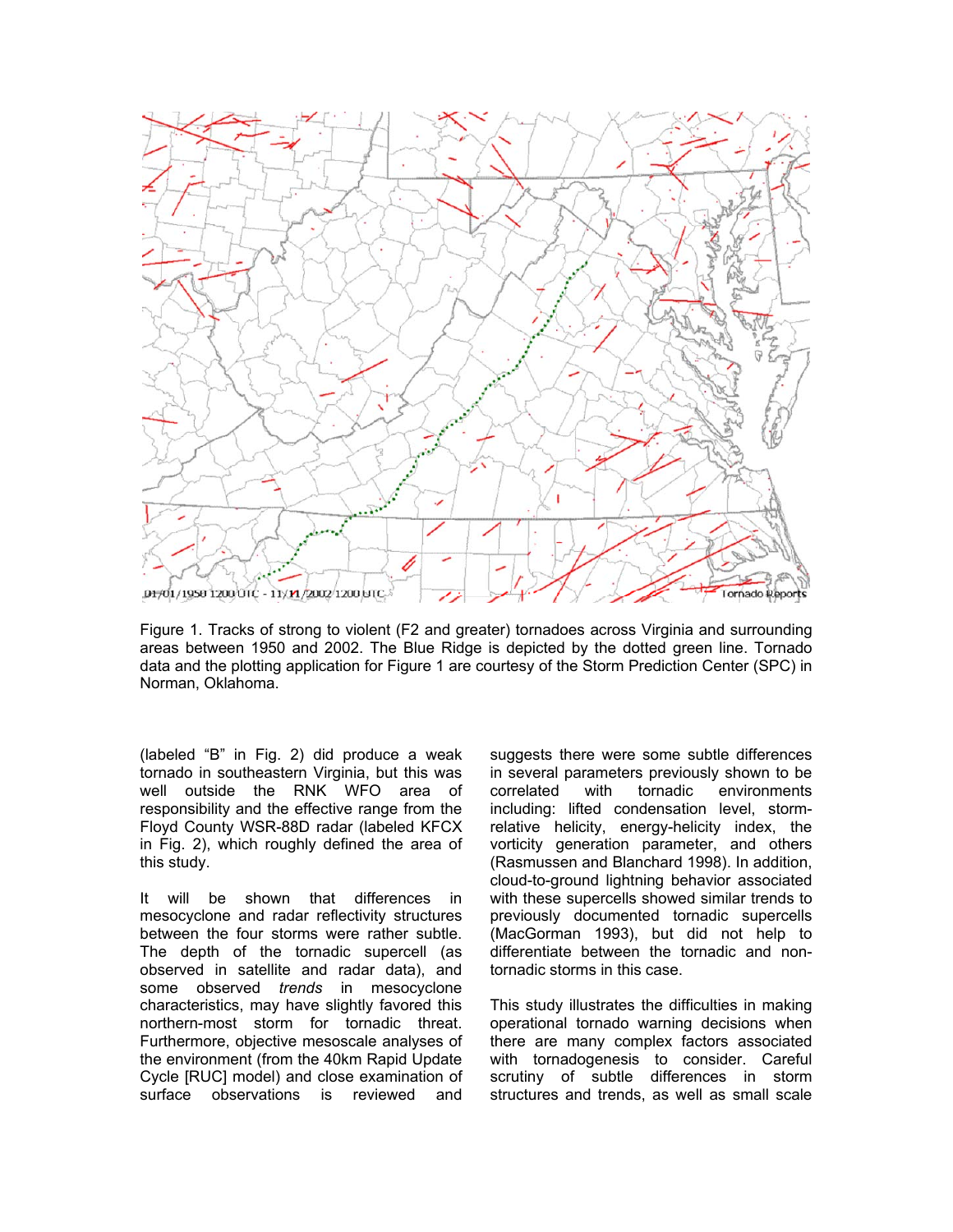

Figure 2. Tracks of mesocyclones (dashed) shown relative to terrain (shaded image) and state borders (thicker gray solid lines). Storms were moving from WNW to ESE. Two tornado tracks are shown as thick, solid red lines. Scale of terrain image is in upper left in thousands of feet (yellow is 2,000 ft and brown begins around 2,500 ft). Distance scale in lower right is 100 km.

environmental differences, is required to enable forecasters opportunity for success in future warning decisions.

### **2. SYNOPTIC OVERVIEW**

The large scale pattern on the morning of 28 April 2004 was characterized by generally progressive flow, with a fast moving low amplitude 500 hPa trough over the Midwest U.S (not shown). A surface warm front extended across Pennsylvania and northern Virginia, and a strong surface cold front moving into the Ohio Valley was forecast to reach the western side of the Appalachians by the evening. As the day progressed, the warm front continued to move north, while the atmosphere to the south quickly destabilized. Surface dew points climbed into the mid and upper 60s (°F), and winds aloft steadily increased as the surface cold front moved closer. A special sounding was released at RNK 1800 UTC (1400 local time), in the heart of the Appalachians about 600m MSL. The sounding was modified for surface conditions just east of the Blue Ridge, and indicated Convective Potential Available Energy (CAPE) values were near 3000 Jkg $^{-1}$ , with a nearly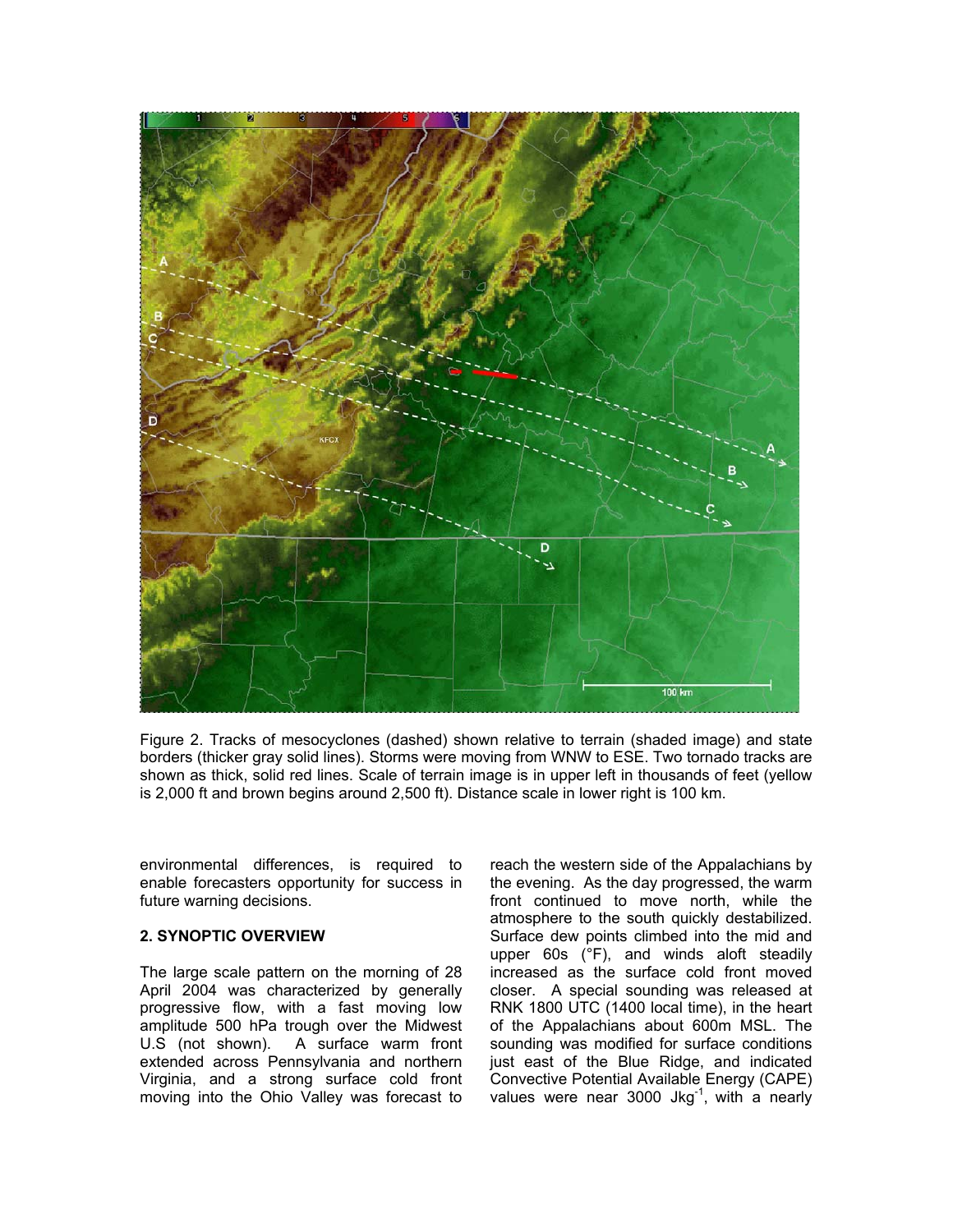straight hodograph shape and 0-4 km shear values of about 30  $\text{ms}^{-1}$  (not shown). These values of instability and shear are more than enough for supercell formation to be anticipated according to both numerical simulations and observational evidence (Weisman and Klemp 1984). In advance of the surface front across portions of Ohio, West Virginia, Kentucky, and Tennessee, many thunderstorms quickly developed into isolated supercells that generally maintained their structure and intensity as they moved across the Appalachian mountains by mid afternoon. A Tornado Watch was issued for the entire area by the SPC in Norman, Oklahoma at 1800 UTC.

## **3. MESOSCALE ENVIRONMENT ACROSS VIRGINIA**

Hourly 40 km RUC model initial analyses from the NWS Advanced Weather Information Processing System (AWIPS) and the NOAA Forecast System Lab's (FSL) Display Two Dimension software (D2D) were the only archived data available for generating pseudomesoscale objective analyses of parameters previously identified to help differentiate between tornadic and non-tornadic supercell environments (Rasmussen and Blanchard 1998; Rasmussen 2003; among others). The fields examined included surface-based CAPE, 0-3 km storm-relative helicity (SRH), 0- 1 km SRH, energy-helicity index (EHI), lifted condensation level (LCL), and the vorticity generation parameter (VGP). Although there are some minor differences between how these parameters are calculated from representative soundings in the referenced work and the RUC analyses from AWIPS (for example, each uses a different method for estimating the storm motion vector to calculate SRH), the AWIPS RUC values of these parameters were well into the "favorable" range for supercell tornadoes (based on Rasmussen and Blanchard 1998; Rasmussen 2003) across all of Virginia as the supercells moved east across the Blue Ridge and into the Piedmont.

In the environment just east of the Blue Ridge at the time the first and northern most supercell (its associated mesocyclone track is labeled "A" in Fig. 2) moved east of the Blue Ridge (at 2000 UTC), CAPE values ranged from 1500 Jkg $^{-1}$  in north-central North Carolina to 2500 Jkg $^{-1}$  in west-central Virginia. This is somewhat less than the value obtained from the 1800 UTC observed RNK sounding modified for observed surface conditions just east of the Blue Ridge. The RUC underestimate of CAPE would also result in the possible underestimation of other parameters which use CAPE in their calculation. Additional parameter values from the RUC for the area east of the Blue Ridge at 2000 UTC include: 0-3 km SRH ranged from 250 to 400  $m^2s^2$ , 0-1 km SRH ranged from 150 to 200  $\text{m}^2\text{s}^{-2}$ , EHI ranged from 1.0 to 2.5, and LCL ranged from 1200 m down to 600 m (shown in Fig. 3 overlaid with surface observations), and the VGP ranged from 0.25 to 0.35. While all these fields suggested more than enough instability, shear and low level helicity, as well as favorable cloud base heights for tornadic potential anywhere across the region where the supercells tracked, the parameter values at this particular time generally increased (decreased in the case of LCL) from south to north, placing the northern most supercell in the most favorable environment of all four storms at this time. The temperature and dew point observations at 2000 UTC (Fig. 3) also support the RUC analysis of lower cloud bases farther to the north and east across Virginia.

Over the next one to two hours (2100 - 2200 UTC), soon after the tornado touchdown with supercell "A", and as the next three supercells were beginning to move east of the Blue Ridge along tracks just to the south of supercell A, the RUC analyses indicated that most of these parameters continued to increase across the region. As low level shear and surface dew points increased, many of these parameters became just as favorable across southern Virginia as anywhere else in the region east of the Blue Ridge. Therefore, while it is likely that conditions favoring tornadic development increased somewhat from south to north initially (at about 2000 UTC when supercell A moved east of the Blue Ridge), it is difficult to argue that the mesoscale environments were any less favorable at the times when supercells B, C, and D tracked east of the Blue Ridge (between 2100 and 2200 UTC). Despite any gradients from south to north, the overall environment in this entire region was considered favorable for tornadoes.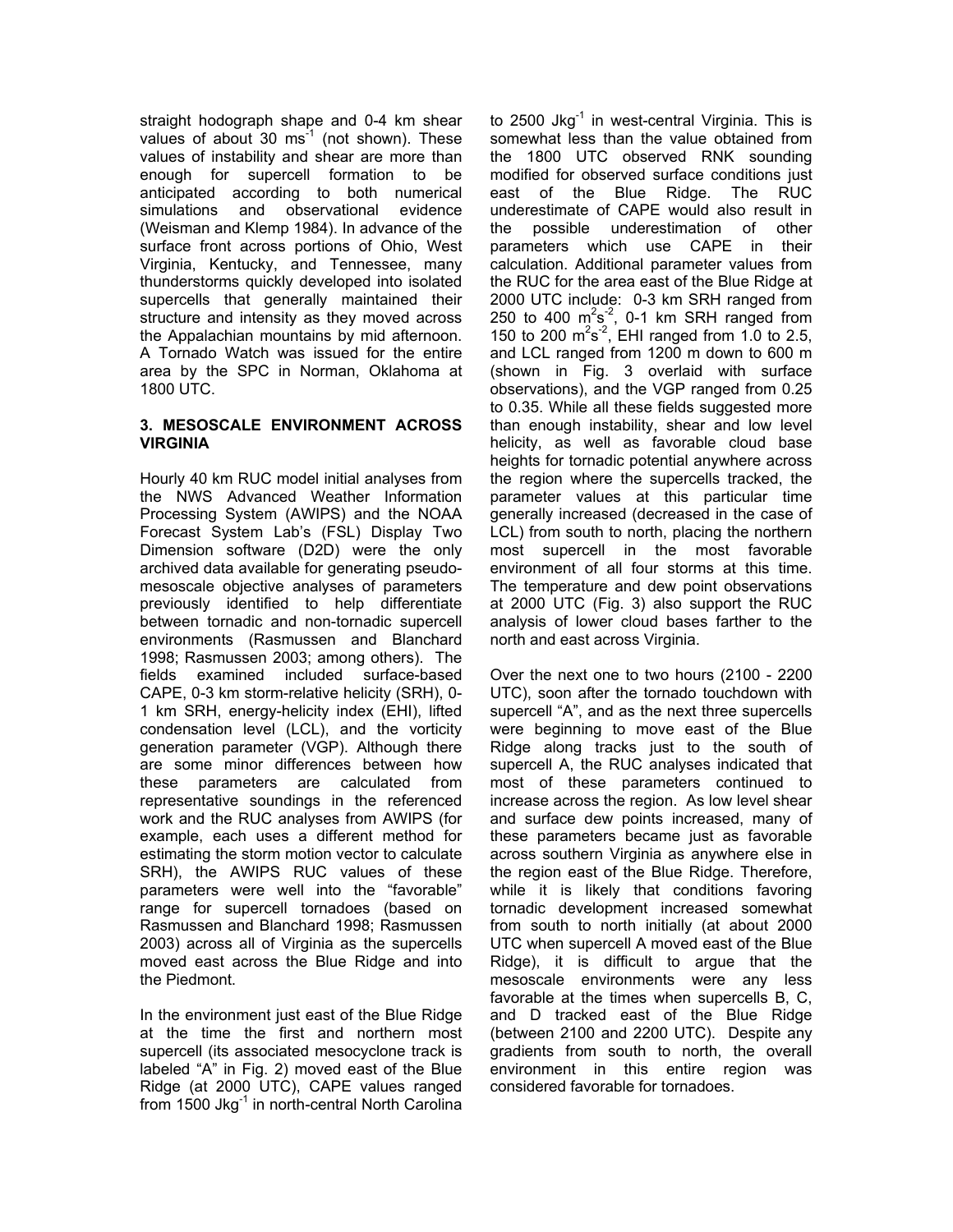

Figure 3. 40 km RUC analysis valid 28 April 2002, 2000 UTC of lifted condensation level (green) in dm, with plotted surface observations (blue) with  $T/T_d$  in  ${}^{\circ}$ F.

Since many field intercept projects such as Verification of the Origin of Rotation in Tornadoes Experiment (VORTEX) have shown that environments can change dramatically on the storm scale (Markowski et al. 1998), and the observational network in this region of Virginia (which is primarily NWS and Federal Aviation Administration (FAA) automated surface sensors at airports, as well as the Doppler radar wind profile) was not able to resolve any variations on this scale, some important storm scale differences in the low level environment might very well have

existed. It is possible that these supercells may have altered the storm scale environment for each other. For example, outflow from supercell A may have influenced the local environment of supercell B tracking just behind it and to the south, and similarly storm B may have influenced the environment for storm C, and so on. Whether this might have altered the environment favorably or unfavorably is difficult to tell with the spacing of observations, but will be discussed briefly in Section 5.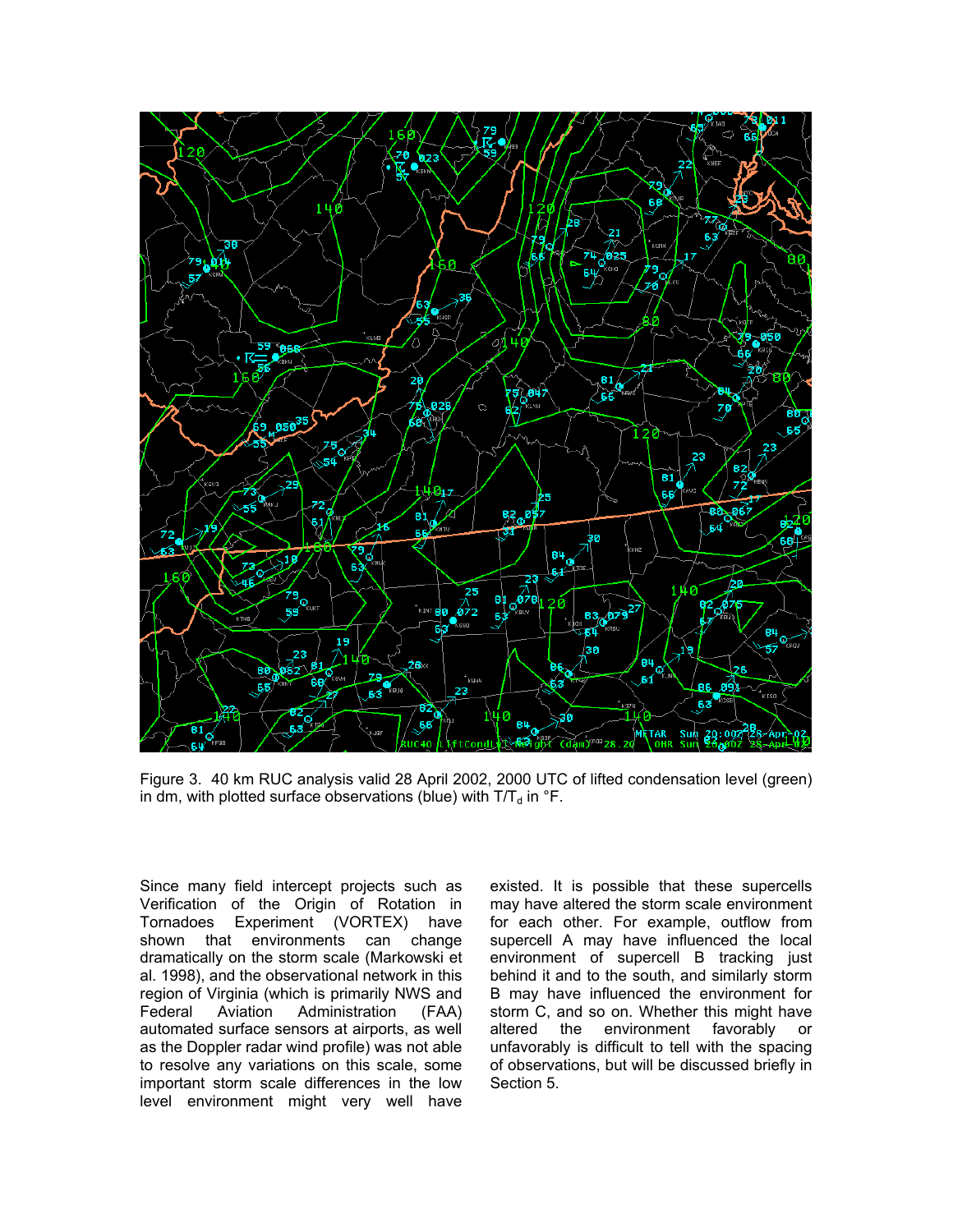### **4. SATELLITE AND LIGHTNING OBSERVATIONS**

Infra Red (IR) satellite data (not shown) revealed that the tornadic supercell had the coldest tops of any storms in Virginia on 28 April, including the isolated supercell that crossed the northern part of the state and produced the devastating La Plata, Maryland tornado. However, by the time the storms were headed into central Virginia (60-90

minutes after the time of the tornado), supercells B and C were nearly as deep, while supercell D remained clearly shallower through its existence. This may be the best indication that the updraft of the tornadic storm was a little more intense that the others, since radar products only indicated subtle differences in depth, and sampling errors increased as storms moved farther from the radar.



Figure 4. Cloud-to-ground lightning strikes between 1900 UTC 28 April 2002 – 0000 UTC 29 April 2002. Each hour is represented by a different color (blue first hour, red latest hour).

Cloud-to-ground (CG) lightning data showed that over the course of its existence, the tornadic supercell (A) had an overall higher flash density, perhaps due to a stronger updraft (Fig. 4). Supercells B, C and D eventually developed high CG flash rates as well. In Figure 4, as supercell A initially crossed the West Virginia/Virginia state line it actually was more active, before decreasing about one county into Virginia, which was roughly 30-45 minutes before tornadogenesis. Then, immediately after the tornado dissipated, the CG flash rate increased dramatically. This is consistent with other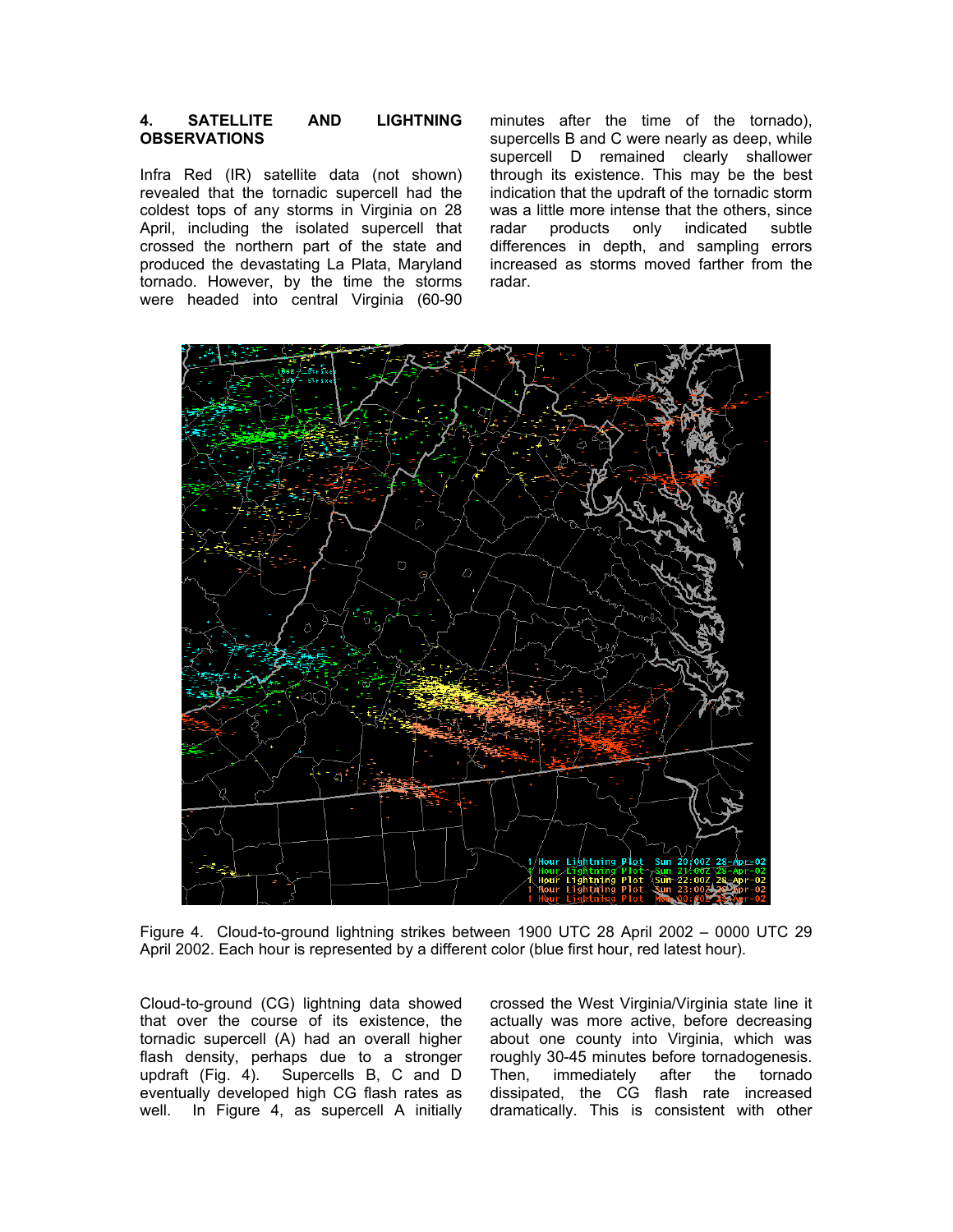published observations of CG lightning in tornadic storms, where the flash rate is seen to increase dramatically either during the tornado or immediately afterward, as the intense updraft begins to collapse (see MacGorman 1993, for a good summary of some of these studies). In this case, the CG flash rates associated with supercells B, C, and D each showed dramatic increases along their tracks as well, but none were associated with tornadoes. So it appears in this case the CG flash rates are not a particularly good discriminator between the tornadic and nontornadic supercells, other than the fact that the tornadic supercell was more active as it crossed the higher terrain, before then decreasing in activity as it crossed the Blue Ridge and produced the tornado.

# **5. RADAR OBSERVATIONS**

All four storms exhibited classic supercell radar signatures in terms of reflectivity and mesocyclone structures. A comparison of the subtle differences between the tornadic storm and three non-tornadic storms will demonstrate potentially important characteristics that suggest a higher tornado threat.

# *5.1 Reflectivity Structures and Trends*

As it moved east of the Blue Ridge, the tornadic supercell ("A" in Fig. 2) continued to intensify and develop very distinct supercell structures, including a bounded weak echo region (BWER) (not shown) and a text book low-level hook echo on the southwest flank, which emerged minutes before tornado touchdown (Fig. 5a). At this time there was also a strong, but rather broad low-level mesocyclone circulation associated with the updraft region (Fig. 5b), which did not tighten until after the tornado had touched down for the first time. A more detailed description of the mesocyclone characteristics and trends of all four storms is provided in Section 5.2.



Figure 5. a) Left: KFCX WSR-88D reflectivity at 0.5° elevation slice, valid at 2029 UTC 28 April 2002, zoomed in on supercell "A" (track shown in Fig. 2) a couple of minutes before tornado touchdown. Center of image is approximately 100 km from radar site. Dark red represents 60 dBZ reflectivity. b) Right: Same as in (a) except for storm-relative velocity. Range rings are approximately 3.5 km apart, and show the radar is located toward the southwest. Red is outbound velocity, green is inbound. Strongest outbound in mesocyclone is 30-40 kts; strongest inbound is 40-50 kts.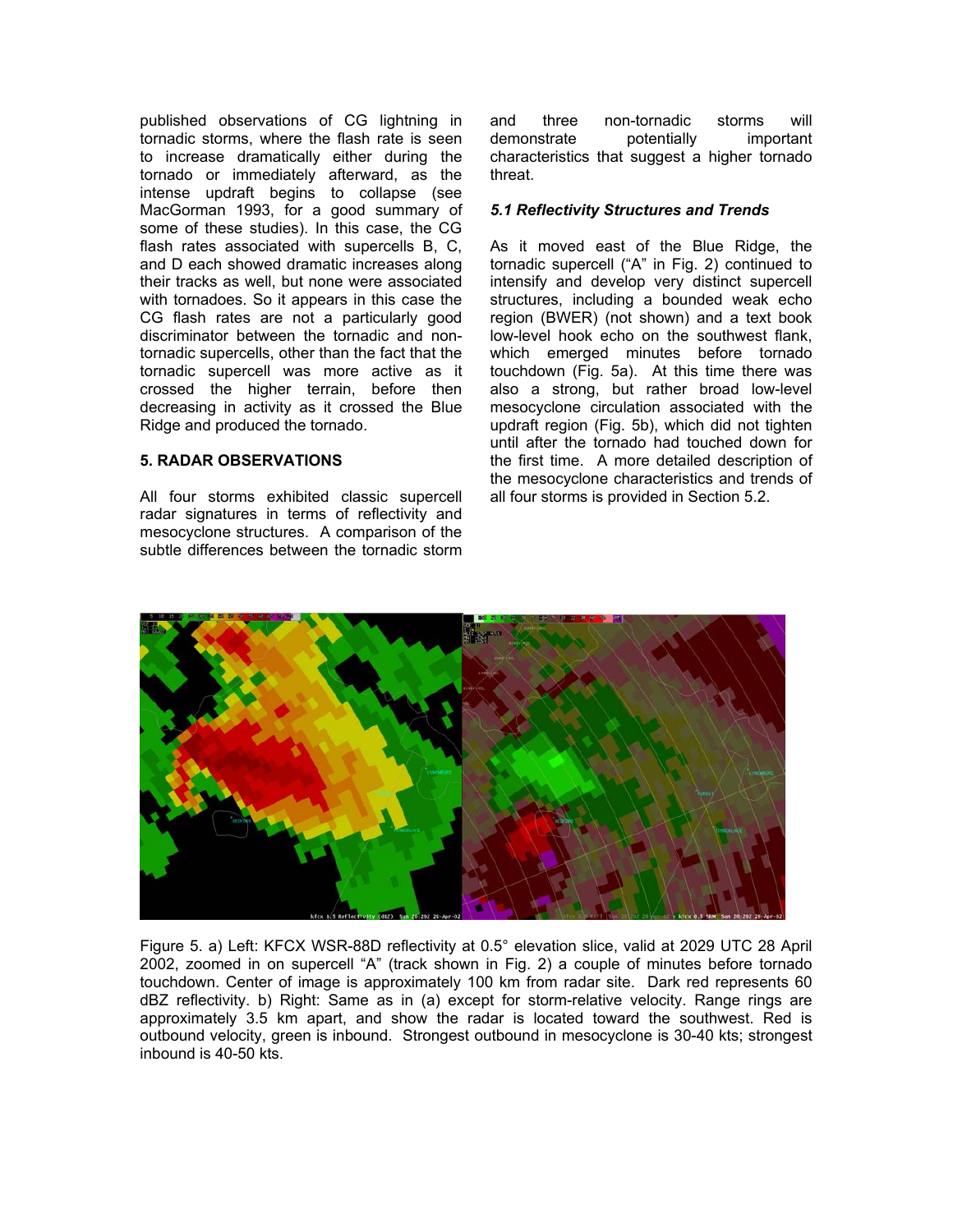As supercell A moved east-southeastward, the tornado eventually lifted, with supercell B following a parallel path within about 10-20 km to the south. This appeared to place supercell B in a favorable position relative to the assumed outflow location of supercell A (which could not be directly seen in surface observations or in radar data due to beam overshooting). On closer examination, a small area of light rain associated with the rear flank downdraft (RFD) region pushed south just enough to possibly stabilize the boundary layer in the path of supercell B. Supercell B also had a clear hook echo and BWER during segments of its existence (not shown), but perhaps not as distinct as supercell A as seen in Fig. 5.

There was no indication that supercell B was able to push an outflow boundary into the path of supercell C, even though supercell C was following a parallel track close behind and about 10-20 km south of supercell B's track. The updraft for supercell C was more likely to be passing over a well-mixed boundary layer for its entire life cycle compared to supercell B. Supercell C also developed a very distinct classic supercell structure, much like supercell A, but perhaps slightly smaller in horizontal extent (Fig. 7a).

Supercell D on the other hand, was 40-50 km to the south of supercell C, and even farther behind the other storms and well away from their outflow boundaries While certainly not being influenced negatively by outflows from other storms, this supercell probably was moving through a slightly less favorable mesoscale environment for tornadoes (as described in the Section 3). Supercell D was also somewhat smaller both in horizontal and vertical extent compared to the other supercells, although it definitely exhibited clear hook echo and BWER through a significant portion of its life cycle. Figure 6 shows a lowlevel reflectivity image of all four supercells together as they tracked across south-central Virginia. Although this is more than an hour after the tornado dissipated from supercell A, even at a substantial range from the radar (100-150 km) the hook echoes and weak echo inflow notch signatures are apparent in all four storms.

# *5.2 Mesocyclone Structures and Trends*

While radar sampling can often mask true mesocyclone characteristics and trends, and there are always exceptions to the more commonly observed behaviors of tornadoproducing mesocyclones, forecasters are trained to look for the following mesocyclone characteristics that are more likely to spawn tornadoes: persistent and relatively deep signature and getting deeper (especially developing downward), strong rotational velocities and getting stronger (strong is defined relative to range from radar), small or compact horizontal diameters and getting smaller (as measured from the maximum outbound to maximum inbound value of Doppler velocities within the signature), and a low-level convergent signature below the mesocyclone (Burgess et al. 1993). All four supercells examined in this study exhibited similar characteristics in terms of mesocyclone strength, diameter, and depth, in a general sense throughout their existence. All four mesocyclones were very persistent as well, although there were differences in how long their strongest attributes lasted. A low-level (below 3 km) convergent signature below the mesocyclone core was not observed with any of the storms. Only relatively subtle differences in the vertical structure and trends of the mesocyclones may offer some indication as to why only supercell A produced a tornado.

A full 30 to 40 minutes before the first tornado touched down, mesocyclone A was strong and deep down to about 1 km above ground level (AGL). Then it broadened and weakened substantially 15 minutes before the touchdown, not re-strengthening until 5 to 10 minutes after the second tornado touched down, and mainly only above 3 km. Figure 5b shows the broad diameter at low levels (~1.5 km AGL) between maximum outbound (red) and maximum inbound (green) velocities within minutes of tornado touchdown (and matches in time with the reflectivity image in Fig. 5a). The diameter remained rather broad (6-10 km), despite strong rotational velocities below 3 km AGL for about 90 minutes past the time the second tornado lifted. While the mesocyclone trends didn't correlate all that well with the tornado occurrences, it did have a strong and deep signature well in advance of the tornado. Mesocyclone A also showed very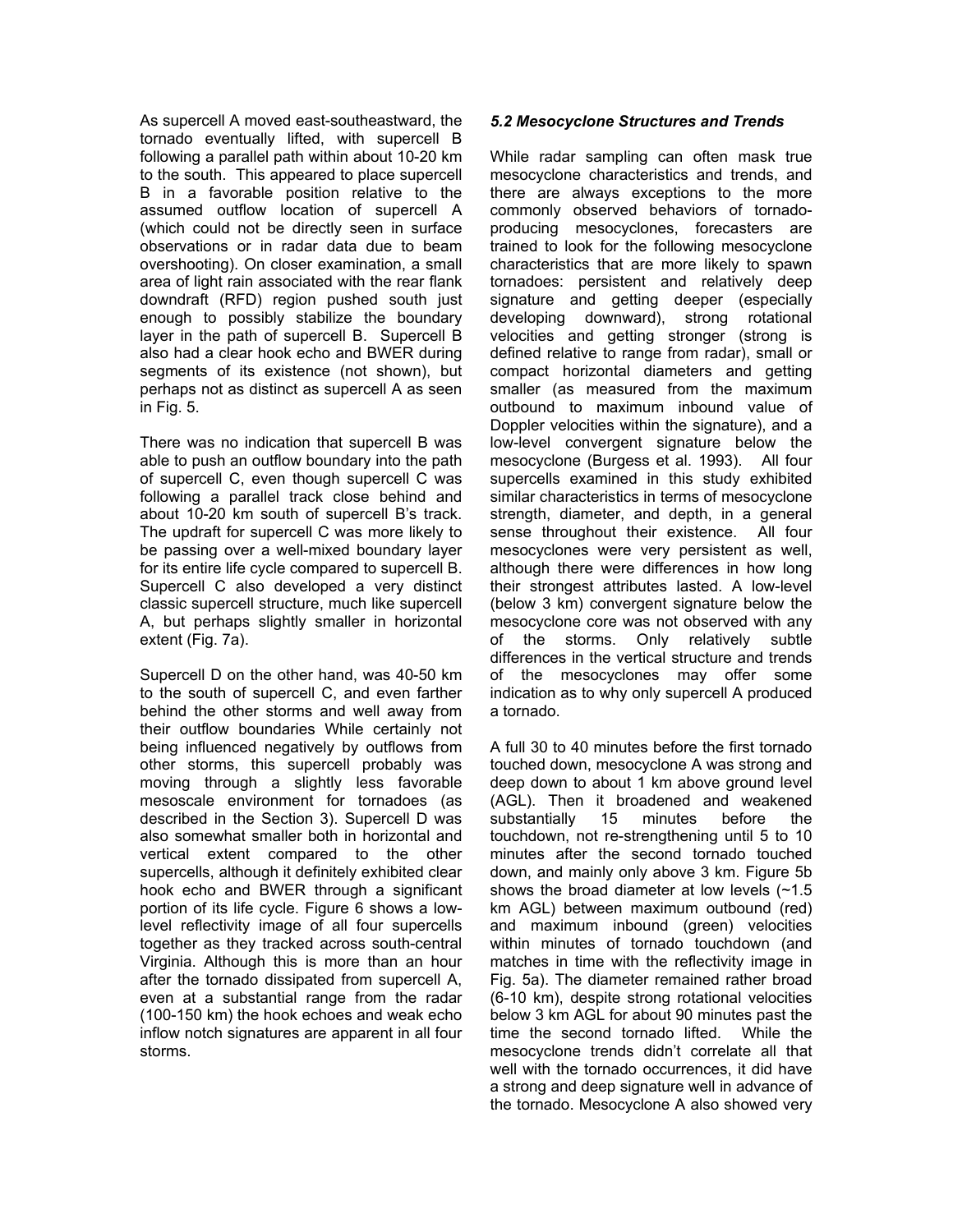good vertical correlation, whereas the other mesocyclones often had some degree of tilt to them.

Mesocyclone B overall had weaker rotational velocities than A, but also generally had a smaller diameter, resulting in comparable values of shear, including below 3 km AGL (not shown). It is important to point out, however, that sampling limitations of the radar make diameter measurements less consistent from scan to scan than rotational velocity<br>measurements. Nevertheless. these measurements. Nevertheless, measurements of shear were not as persistent

through as much of a depth compared to mesocyclone A, other than for about 10 minutes early on in its existence. As supercell B moved farther away from the radar, it developed very strong rotational velocities at the lowest elevation scan (not shown), although the diameter was very broad. Due to lack of adequate vertical sampling at this range, we can only tell that this strong rotation was sampled at about 3 km AGL, although there is some evidence from a neighboring radar to the east that it did extend a little lower.



Figure 6. KFCX WSR-88D reflectivity at 0.5° elevation slice valid at 2200 UTC 28 April 2002. The supercells are labeled as they are referred to in the text. Radar is located at left edge of figure. Range ring shown is at approximately 250 km from the radar.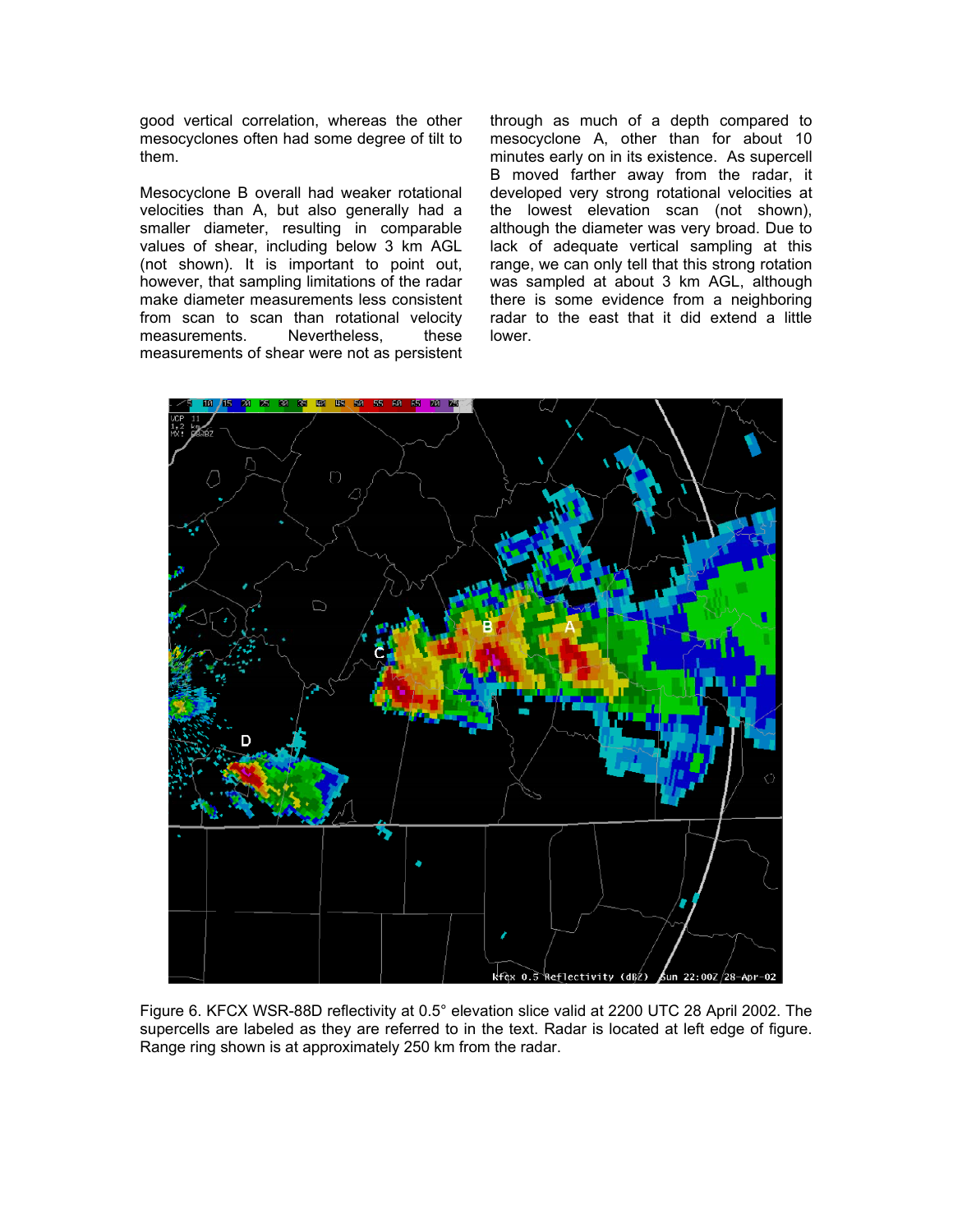Mesocyclone C exhibited the strongest rotational velocities and smallest diameters (thus strongest overall shear values) in low levels (2-3 km AGL) of any of the mesocyclones, but only for about 15 minutes. However, it was rather broad above this (4-6 km AGL), and otherwise did not show much persistence in terms of the stronger signatures. The very strong low-level signatures correlated with the time of classic supercell reflectivity structures. Figure 7b shows the compact circulation coincident with the hook echo (Fig.7a). In an operational setting this supercell appeared to have as much tornadic threat as any of the four that day. In fact, 10 minutes after the image in Fig. 7, was the only volume scan where a tornado vortex signature (TVS) was detected by the algorithm on this day (adaptable parameter values for the KFCX radar product generator were set to trigger a TVS only for the most

extreme signatures).

Mesocyclone D, while much smaller in diameter than the others for most of its life, had weaker rotational velocities in general. There was a period of time relatively early on when it had overall strong shear between 2-5 km AGL (and occasionally down to 1 km) for over 30 minutes, but the strong shear was due mainly to the small diameter rather than impressive rotational velocities. When stronger rotational velocities finally developed at the lowest 2-3 km, the mesocyclone was either broad, or for the one or two volume scans when it was also compact (therefore strong shear), the signature was not all that deep. Since the overall storm was not as deep as the others (as described earlier in satellite imagery), the mesocyclone still extended through a significant relative depth of the storm.



Figure 7. Same as Fig. 5, except for 2145 UTC and zoomed on supercell "C" (track shown in Fig. 2). Center of images is approximately 90 km east of the radar.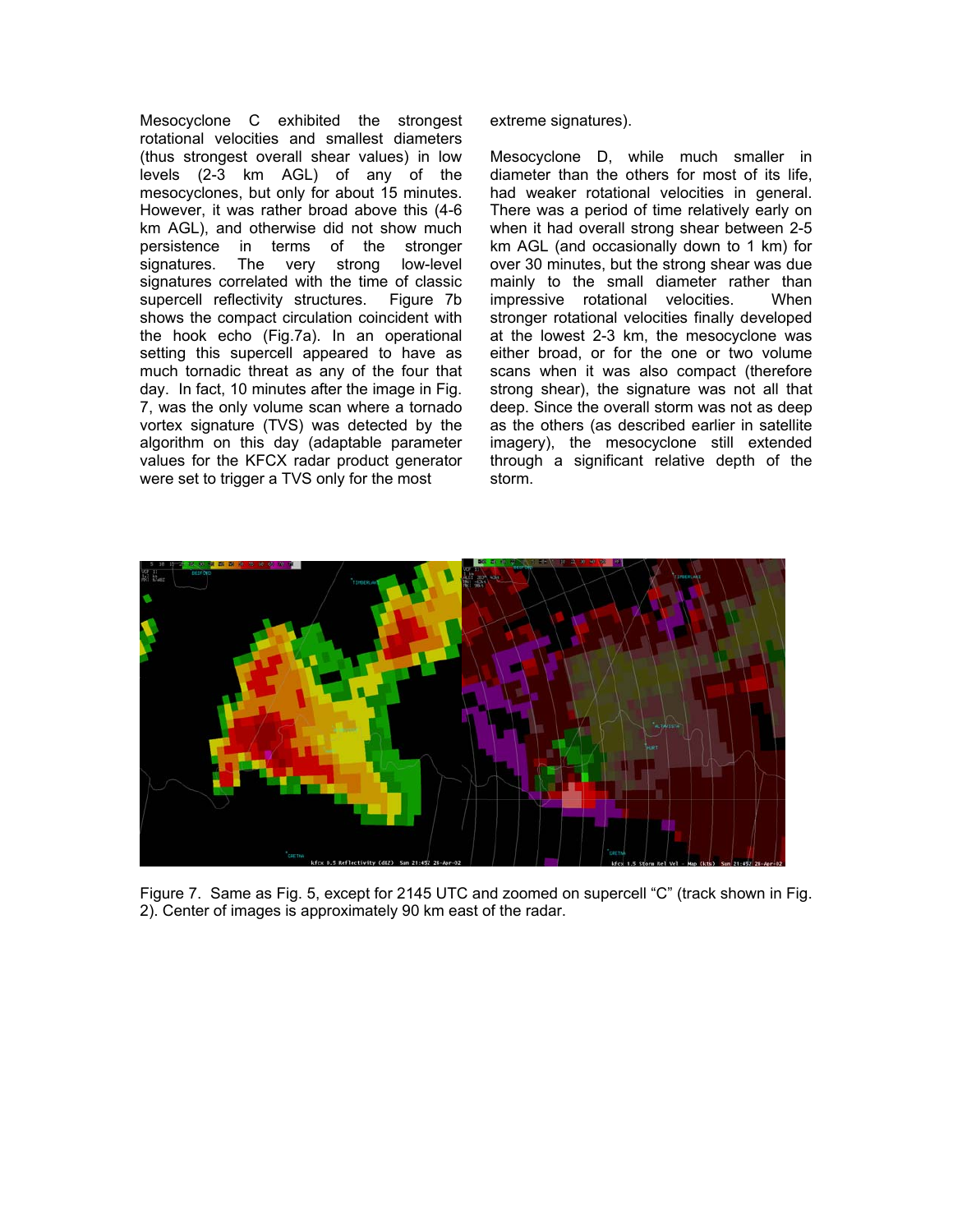## **6. DISCUSSION**

The differences in reflectivity and mesocyclone structures between the four storms was considered rather subtle. Supercell A was a little deeper overall, perhaps slightly larger horizontally, and exhibited the most classic supercell reflectivity structure of all the storms for one or two volume scans. While all mesocyclones were very long-lived, when comparing the longevity of the particularly strong and deep periods, mesocyclone A probably showed these characteristics for a little longer, even though this was well before the tornado touchdown. Mesocyclone C had the strongest and most persistent overall low-level signature. An argument can be made that mesocyclone B crossed the outflow boundary from the RFD of supercell A, and that supercell D was in a slightly less favorable environment for tornadoes compared with the other supercells, and was also not quite as deep and strong overall. In an operational setting where decisions have to made rapidly, it would be difficult to place substantial weight on these subtle observations, nor would it be easy to keenly observe all these subtle differences when trying to view a variety of data in a short period of time.

The degree to which the terrain may have played a role in tornadogenesis in this case is not clearly understood. Additional observations or numerically modeling these storms would assist in substantiating the role of terrain in tornadogenesis. One hypothesis is that since supercell A was already fairly intense as it crossed the Blue Ridge, the lowlevel circulation would be stretched vertically coming off the slope, thus intensifying and deepening the circulation through conservation of potential vorticity. The other storms became more intense well after they crossed the Blue Ridge, or did not cross where the slope was as steep, and therefore lacked one potential mechanism for vertical stretching. Local forecasters also know the Appalachians can produce a lee side convergence zone under west or northwesterly flow regimes, and which typically develops several tens of kilometers east of the Blue Ridge. This lee side convergence zone was not present on 28 April. Perhaps there were smaller scale convergent zones or regions of locally strong vertical vorticity (analogous to the Denver Cyclonic Vorticity Zone; Szoke et al. 1984) that cannot be currently resolved but are often present. In such cases, a strong updraft, especially one with a pre-existing deep mesocyclone, could spin up one of these vorticity zones into a tornadic scale circulation from the ground up.

# **7. CONCLUSIONS**

In order to obtain longer lead times for tornado warnings, decisions to warn should be based largely on classic supercell reflectivity structures when associated with moderate to strong and persistent mesocyclones, and supported by favorable mesoscale or storm scale environments for tornadoes. The exception would be when observations *clearly* indicate the local environment is *not* favorable (e.g., usually a very stable near-surface layer preventing the rear flank downdraft from stretching and tightening the vortex down to the ground). Waiting for the tightening of the mesocyclone or strengthening of the rotational velocities in the lowest 1-2 km may result in little if any lead time, since these signatures may develop coincident with tornado formation (and with increasing range from the radar diameter measurements become less reliable).

The data shown in this study reveal subtle differences between the storm structures and mesoscale environments of the one tornadic supercell and three non-tornadic supercells. This analysis has provided some insight concerning why the northern-most supercell produced a tornado and the other supercells did not. While the careful examination of pertinent environmental parameters and storm structure characteristics suggests a higher overall tornadic threat with the northern-most supercell, they do *not* necessarily suggest that tornado warnings were *not* appropriate for the other three supercells, especially supercell C. Still, by understanding the importance of examining all potential evidence, and scrutinizing subtle differences, forecasters will be better able to make the appropriate decisions to warn earlier, or not to warn.

Less than half of all mesocyclones are associated with tornadoes in a large sample of cases from Oklahoma (Burgess 1993), and, in